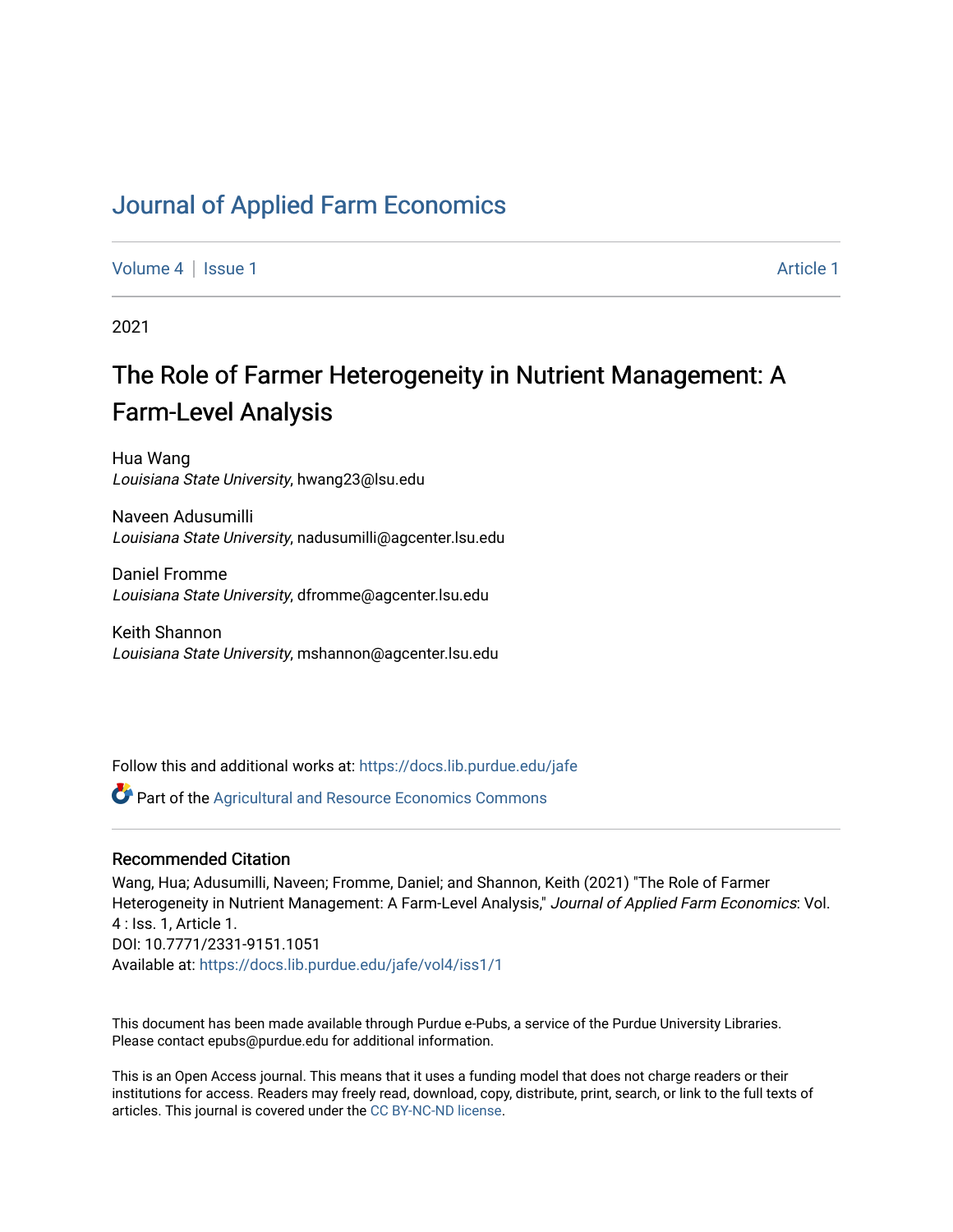# **The Role of Farmer Heterogeneity in Nutrient Management: A Farm-Level Analysis**

Hua Wang (Louisiana State University), Naveen Adusumilli (Louisiana State University), Daniel Fromme (Louisiana State University), and Keith Shannon (Louisiana State University)

#### **ABSTRACT**

Understanding farmer heterogeneity regarding nutrient management decisions is crucial for the success of any nonpoint source pollution prevention programs. Data from a farmlevel experiment of cover crops in corn production were used in the Stochastic Efficiency with Respect to a Function framework to examine preference for nitrogen strategies over a range of risk aversion levels. We show the highest net return and certainty equivalent to the consideration of N supplied by cover crops. The results provide insights into policy discussions about the level of conservation incentives and plans that offer solutions to mitigate nonpoint source pollution.

#### **KEYWORDS**

conservation, corn, cover crops, nitrogen, risk aversion, net present value, stochastic efficiency

# **INTRODUCTION**

Under the 2018 Farm Bill, the Congressional Budget Office (CBO) provided an estimated US\$60 billion in mandatory 2019–2028 funding for the United States Department of Agriculture (USDA) voluntary conservation programs that encourage the adoption of cost-share conservation practices (Stubbs, 2019). Land retirement and working land programs are the two major conservation programs.<sup>1</sup> These programs support the use of various practices in conservation planning and offer financial and technical assistance to help agricultural producers improve their environmental performance with respect to soil health, water quality, air quality, and wildlife habitat. Some cost-share programs are paid for at a flat rate or straight peracre rate or a percentage basis. The cost-share program practices can reduce farmers' expense to less than 30% of the total cost. Although spending on working land programs accounts for about 53% of the total share of conservation title programs under the 2018 Farm Bill, the overall conservation funding is roughly equal to baseline levels (Stubbs, 2019). Thus, how farmers choose their conservation practice to maximize their profit with the same amount of funding available for the costshare program in the next 5 to 10 years continues to be an important question. On the other hand,

is influenced by a number of factors, such as the characteristics of the farmer and the practice (Pannell et al., 2006). Conventional wisdom suggests that farmers are less likely to adopt a conservation practice if the cost to implement a conservation practice exceeds the benefits on a short-term basis. In contrast, a farmer is more likely to adopt a conservation practice if the financial incentive, together with the expected economic return, will be greater than the cost. Within this assumption, farmers' adoption decision is affected mainly by risk-related issues (Greiner et al., 2009; Sattler & Nagel, 2010). For a given scenario, farmers' risk perception can vary regardless of the statistical or objective measure of risk (Ramsey et al., 2019). With heightened interest in encouraging conservation practices under limited cost-share funding support, it is important to know the influence on conservation behavior of perceived risk. Such research can provide insights into a policy discussion about designing an effective and efficient suite of conservation practices in regional natural resource management. The objective of this study is to provide, through a stochastic analysis from a case study of variable nitrogen rate application following a cover crop in corn production, empirical insights into farmers' risk preferences and incentives, and how these factors relate to their

the adoption of cost-share conservation practice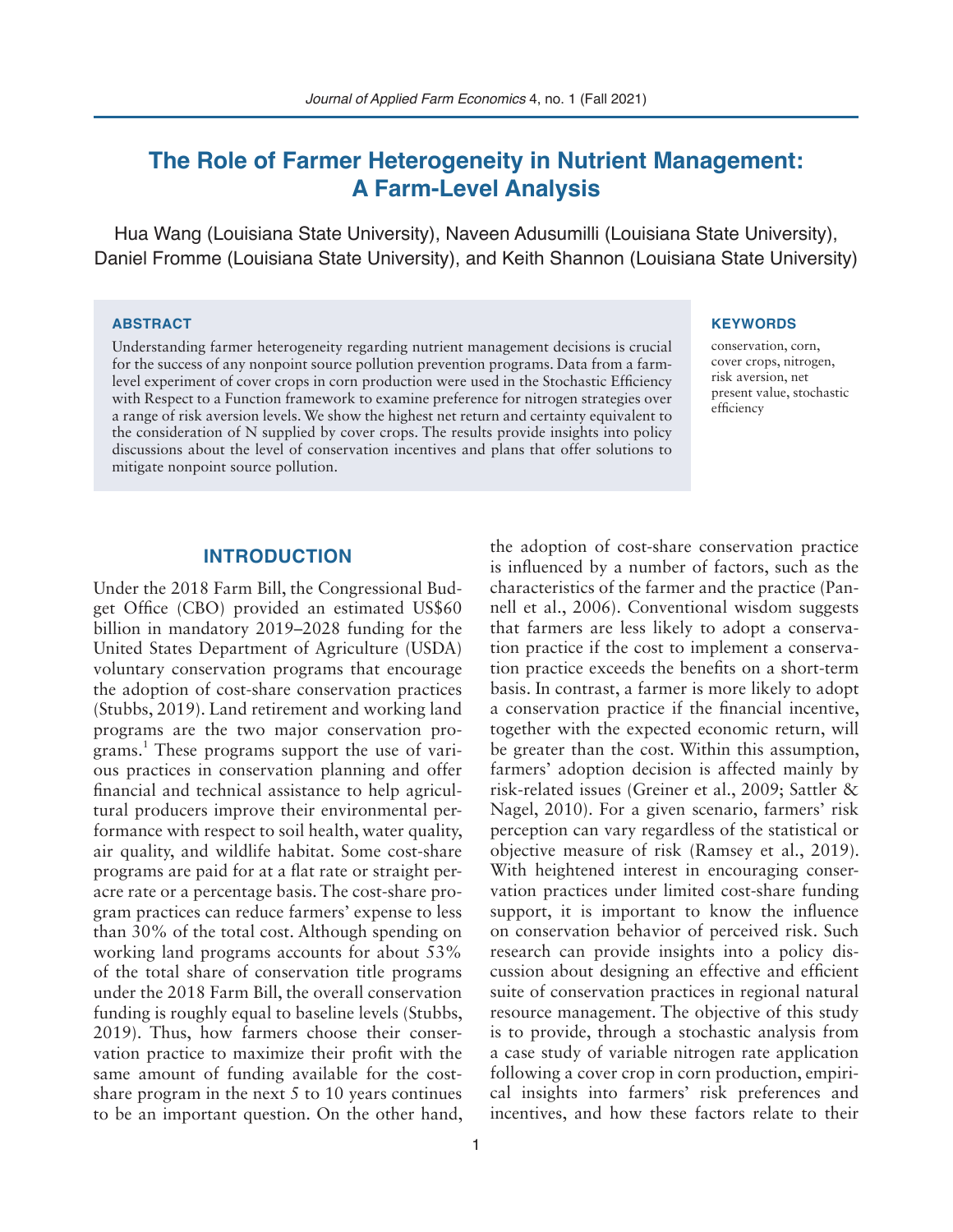adoption of recommended conservation alternatives. This paper provides a practical contribution to the adoption literature and provides valuable information for the design of an efficient policy for on-farm conservation practice of nitrogen application in corn production.

The following sections describe the case study background, research design of cover crop planting treatments, field results, economic methods, discussion of results, and conclusion.

# **BACKGROUND**

Several studies have focused on emphasizing the role of nutrient management practices for addressing nonpoint source pollution. Among those practices are cover crops, where some of the benefits include reducing soil erosion by providing ground cover (Zuzel et al., 1993), enhancing soil moisture retention (Williams et al., 2009). Other benefits include giving weed control, improving soil structure, improving water infiltration, improving organic matter in the soil, reducing the loss of total nitrogen (N) (Bauer et al., 1993; Sainju et al., 2002; SARE and CTIC, 2014), and contributing toward fertilizer needs of the subsequent crop (Ladd et al., 1981). Despite many benefits, the decision to implement cover crops is significantly tied to onfarm production costs and related economic factors as well as the risk nature of the farmers. There have been mixed results concerning the inclusion of cover crops in crop production enterprises, mostly citing management challenges. In addition, there have been anecdotal reports of cover crop costs not fully recovered in overall net returns. Snapp et al. (2005) showed that cover crops in corn and soybean in Michigan did not lead to any significant improvement in net gains. Similarly, Foltz et al. (1993) showed that the inclusion of covers in the corn-soybean rotation did enhance soil fertility and reduced erosion but did not achieve net returns improvement, while Helmers et al. (1986) showed through an enterprise budget analysis that crop diversity through the inclusion of cover crops led to improved net returns.

Field research has shown some evidence of yield improvements in cash crops following cover crops (Fageria et al., 2005). The increase in net returns from fields with cover crops is not just cropping yield improvement but, in some cases, fertilizer use efficiency. Among many species of covers grown for various soil management reasons, green manure covers, usually legumes, are developed for their ability to fix nitrogen to supplement nitrogen requirements for the following cash crop. Reductions in fertilizer use as a result of the cover crop with minimal to no significant decrease in the yield of cash crops can improve overall net returns. Field research has shown that corn following hairy vetch resulted in no nitrogen application, whereas corn following fallow required 134 kg ha<sup>-1</sup>. The net returns were tied both to yield advantage and reduction in fertilizer expenses (Hanson et al., 1993). Growing legume cover crops does not necessarily limit fertilizer benefits for the subsequent crop (Boquet et al., 1997; Fageria et al., 2005). However, legume cover crops usually have more significant potential for accumulating nitrogen than nonlegumes (Ebelhar et al., 1984; Tanaka et al., 1997). Winter cover crops grown during an otherwise fallow period as one of the nutrient management strategies have been shown to affect N availability and consequently yield a subsequent cash crop (Miguez & Bollero, 2006). Production methods are vastly different across regions because of varying soils, weather, and the interaction of various complex factors. Hence, adding empirical values, wherever possible, and understanding management practices and their contribution to overall net benefits from a production enterprise perspective is warranted.

Farmers may perceive risks from variable nitrogen rate applications following a cover crop in corn production. One research highlights the connection between farmers' expectations of yield risk perceptions and nitrogen application (Ramsey et al., 2019). Different rates of nitrogen application following a cover crop may impact corn yield and variation. Farmers' perception of the riskiness of variable rate application prior to adoption will influence the adoption decision. As individuals differ in their risk-taking (or risk-avoiding) behavior, comparison of net farm income distributions from a set of management alternatives (e.g., fertilizer management, surge valves for irrigation efficiency improvement, etc.) under general assumptions of the utility function can assist with incentives needed to motivate change. Understanding how risk perception affects adoption could help increase participation in programs. The mean-variance and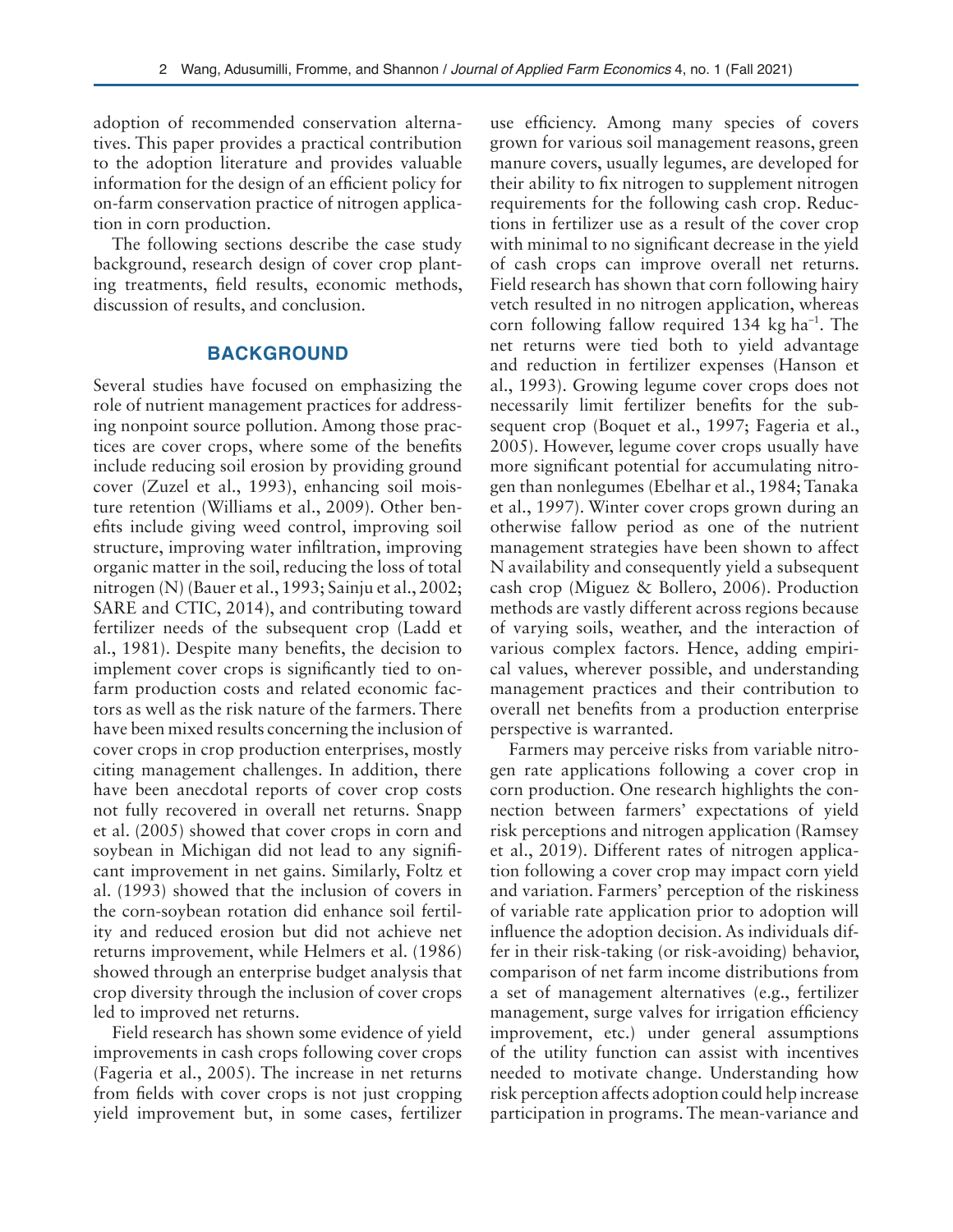stochastic dominance approaches were used for modeling risk attitudes associated with conservation decision making. The framework allowed for the comparison of the efficient set of alternatives (Hardaker et al., 2004). Pendell et al. (2007) used the stochastic dominance method to examine the net returns of continuous corn production under conventional and no-till systems and quantify the value of carbon sequestration credits to improve farmer adoption of the no-till system. An alternative to previous methods is the efficiency approach, explained in detail in the Methods section of this manuscript, used to identify a set of conservation alternatives over a range of risk aversion coefficients. The method has been used in conservation evaluation studies, for example, to evaluate the risk efficiency of no-till rice in Arkansas (Watkins et al., 2008) and residue management and tillage alternatives in corn and soybean production systems (Archer & Reicosky, 2009).

Using farm-level data for an economic analysis combined with stochastic simulation to provide a long-term financial outlook enables filling the gaps in information with a direct application in framing conservation policy. Besides, evaluating the profitability of nutrient management strategies and the risk efficiency of those alternatives over a range of risk preferences can allow for the estimation of risk premiums or incentives necessary to motivate change in practices.

# **MATERIALS AND METHODS**

#### *Site Characteristics and Treatment Design*

The field studies were established during the fall in Beauregard Parish (county), located in the southwestern part of Louisiana in a dryland field. The soil was a Caddo-Messer silt loam, which is relatively low in soil fertility and moderately well-drained soils. The parish (county) has an average of 220 days of the growing season. Prior to planting the cover crops, a soil test was taken for phosphorus, potassium, sulfur, and zinc. The field was fertilized based on the recommendations for these nutrients. All field plots were planted to corn the year before the plots were established. The plots were 12 rows by 292 meters in length and were arranged in a randomized complete block design with three replications. Observed yield data were from fields using

crimson clover (CC) as a cover crop followed by corn. The field trials were conducted in 2016–2017 and repeated in 2017–2018 (Table 1). Crimson clover was broadcast in late October at 19 kg ha–1 and was terminated from the middle of March to early April, which is expected to quickly mineralize and recycle the cover crop N to the following crop (Weinert et al., 2002). Corn hybrid planted was Terrell 28R10 at 74,131 plants per hectare. Row spacing was 76.2 centimeters. Once corn reached the two-three leaf stage, nitrogen applications were applied. Four nitrogen rates were compared: 112, 140, 168, and 196 kilograms nitrogen application per hectare. Each nitrogen rate was replicated three times in a randomized complete block design. Harvest dates were between the last week of August and the first week of September. The 196 kilograms nitrogen application per hectare is the growers' "standard" rate.

#### *Corn Yield and Cover Crop Biomass*

Before planting corn, the crimson clover was terminated to obtain biomass production and percent nitrogen content. Before the herbicide application, biomass production was measured by taking hand clippings in one square meter in eight different locations for each plot on the termination date. Samples were dried in an oven, and dry matter production was determined.

In 2016–2017 and 2017–2018, 199 and 132 kg  $ha^{-1}$  of N for the following corn crop was available as a result of cover crop use, respectively (Table 1). The effect on corn yield as a result of cover crop use and fertilizer treatments was measured in each of the four treatment plots by harvesting 12 rows per replication per treatment. The average yield from three replications for each treatment was calculated at 15.5% moisture content.

By using the SAS software, the PROC ANOVA procedure is selected to perform an analysis of variance for the randomized complete block design. Multiple comparisons of means were examined through the Fisher's least significant difference test. In both years, there are no differences in yields across all four nitrogen treatments (Table 2). The yield was slightly lower in 2017–2018 but was not significantly different among treatments. The relatively lower return was due to poor weather during the time of planting and harvesting. Based on the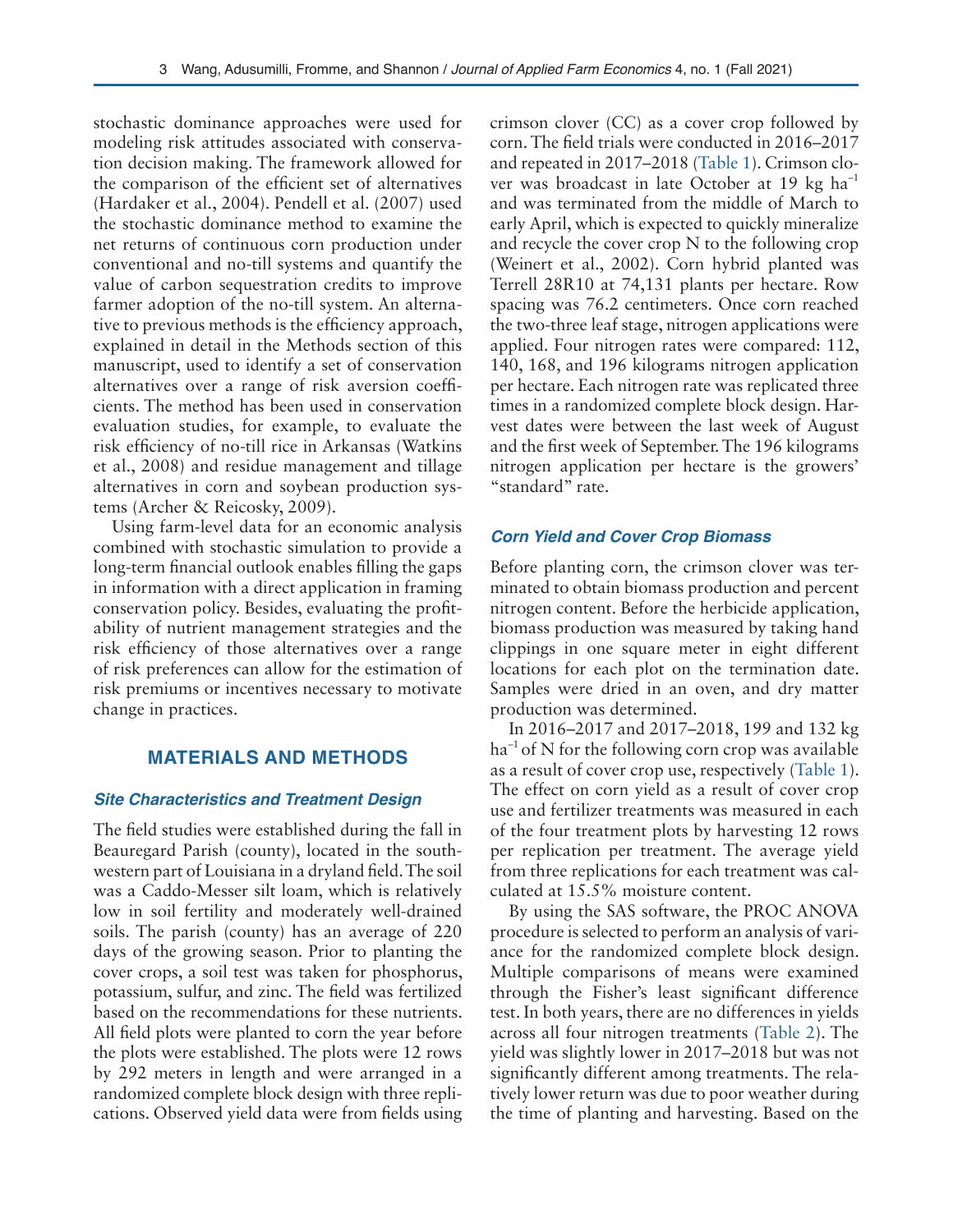| Cover Crop<br>Planting Date | Cover Crop<br>Termination Date | Corn<br>Planting Date | Dry Matter<br>$(kg ha^{-1})$ | $\%$ N<br>Content | N in Soil<br>$(kg ha^{-1})$ |
|-----------------------------|--------------------------------|-----------------------|------------------------------|-------------------|-----------------------------|
| 10/15/2017                  | 03/30/2017                     | 04/01/2017            | 7,053                        | 3.2               | 199                         |
| 10/20/2018                  | 03/25/2018                     | 03/28/2018            | 4.292                        | 3.4               | 132                         |

**Table 1. Cover Crop Termination and Corn Planting Dates, Cover Crop, 2016–2017 and 2017–2018**

*Notes*: kg dry matter ha<sup>-1</sup>, % N content, and kg N ha<sup>-1</sup> from biological N fixation.

| Table 2. Nitrogen Rates and Corn Yields for |  |  |  |  |
|---------------------------------------------|--|--|--|--|
| 2016–2017 and 2107–2018                     |  |  |  |  |

| $N/\text{kg}$ ha <sup>-1</sup> | 2016-2017 Yield<br>(kg ha <sup>-1</sup> $@15.5\%$ ) | 2017-2018 Yield<br>(kg ha <sup>-1</sup> $@15.5\%$ ) |
|--------------------------------|-----------------------------------------------------|-----------------------------------------------------|
| 112                            | $11,748.7^{\circ}$                                  | $10,470.9^{\circ}$                                  |
| 140                            | $11,789.1^a$                                        | $10,309.5^{\circ}$                                  |
| 168                            | $11,748.7^a$                                        | $10,309.5^{\circ}$                                  |
| 196                            | $11,634.4^a$                                        | $10,470.9^{\circ}$                                  |

<sup>a</sup> means followed by the same letter are not significantly different at  $P = 0.05$  in 2016 and  $P = 0.10$  in 2017, LSD.

average yields of 11,769 kg ha<sup>-1</sup> for this region and the nitrogen requirements of corn (0.45 kg of nitrogen per 67.2 kg of corn produced), the minimum amount of fertilizer savings could be 84 kg  $ha^{-1}(196 - 112 = 84)$ , that is, the farmer's revenue would be the same if the application amount was either 196 kg ha<sup>-1</sup> or 112 kg ha<sup>-1</sup>.

#### *Simulation and Risk Analysis*

This study combined the input prices, output price, and potential corn yield data with the U.S. Corn long-term projections report data to estimate long-term profitability (USDA, 2018). The report provides projections for the U.S. agricultural sector to  $2027<sup>2</sup>$ . The variable costs of production and farm price were obtained from the Louisiana State University Agricultural Center crop budgets (Deliberto et al., 2017). The average nitrogen cost and average corn price used in the estimation are US\$0.82 kg<sup>-1</sup> and US\$0.056 kg<sup>-1</sup>, respectively, for the initial years in the analysis using the information from the projections report for future years. The long-term net returns accounting for the time value of money are aggregated to obtain the NPV estimate. The NPV represents the long-term profitability of on-farm benefits achieved through conservation such as cover crop implementation (Adusumilli et al., 2016).

The Monte Carlo simulation method is used to obtain the distribution of the net present value (NPV) based on the stochastic distribution of corn price, nitrogen price, and corn yield. A sample of values for all stochastic variables is selected simultaneously, and the process is repeated 1,000 times to estimate the cumulative distribution function (CDF) for the stochastic outcomes. The simulations are carried out using Microsoft Excel software. Specifically, CDF is derived for nutrient scenarios 112, 140, 168, and 196 kg ha<sup>-1</sup>.

Based on the simulated distributions of the NPV, a risk analysis is conducted. Stochastic efficiency with respect to a function (SERF) was used to rank the nutrient management scenarios over a range of risk aversion levels. The SERF method has more discriminatory power to rank alternatives than stochastic dominance approaches (Hardaker et al., 2004). SERF requires specifying the farmers' utility function, and the inverse of the utility function can be computed based on ranges in the absolute, relative, or partial risk aversion coefficient, as appropriate. The utility function allows calculating a certainty equivalent (CE), which is the dollar amount associated with a risk-free option (or the current practice) that provides the same expected utility as a risky option (or an alternative practice). The utility weighted risk premium is the difference between the CEs of the alternatives being evaluated.

CE values over a range of absolute risk aversion coefficients (ARACs) are calculated. The ARAC represents a decision-maker degree of risk aversion. If ARAC  $> 0$ , ARAC  $= 0$ , and ARAC  $< 0$ , the decision-makers are classified as risk-averse, riskneutral (profit maximizer), and risk preferring. The upper ARAC value was calculated using the following formula proposed by Hardaker et al. (2004):

$$
\text{(1)} \qquad \qquad \text{ARAC}_{w} = \frac{r_r(w)}{w}
$$

where  $r_r(w)$  is the risk aversion coefficient with respect to wealth  $(w)$ . Here  $r_r(w)$  was set to 4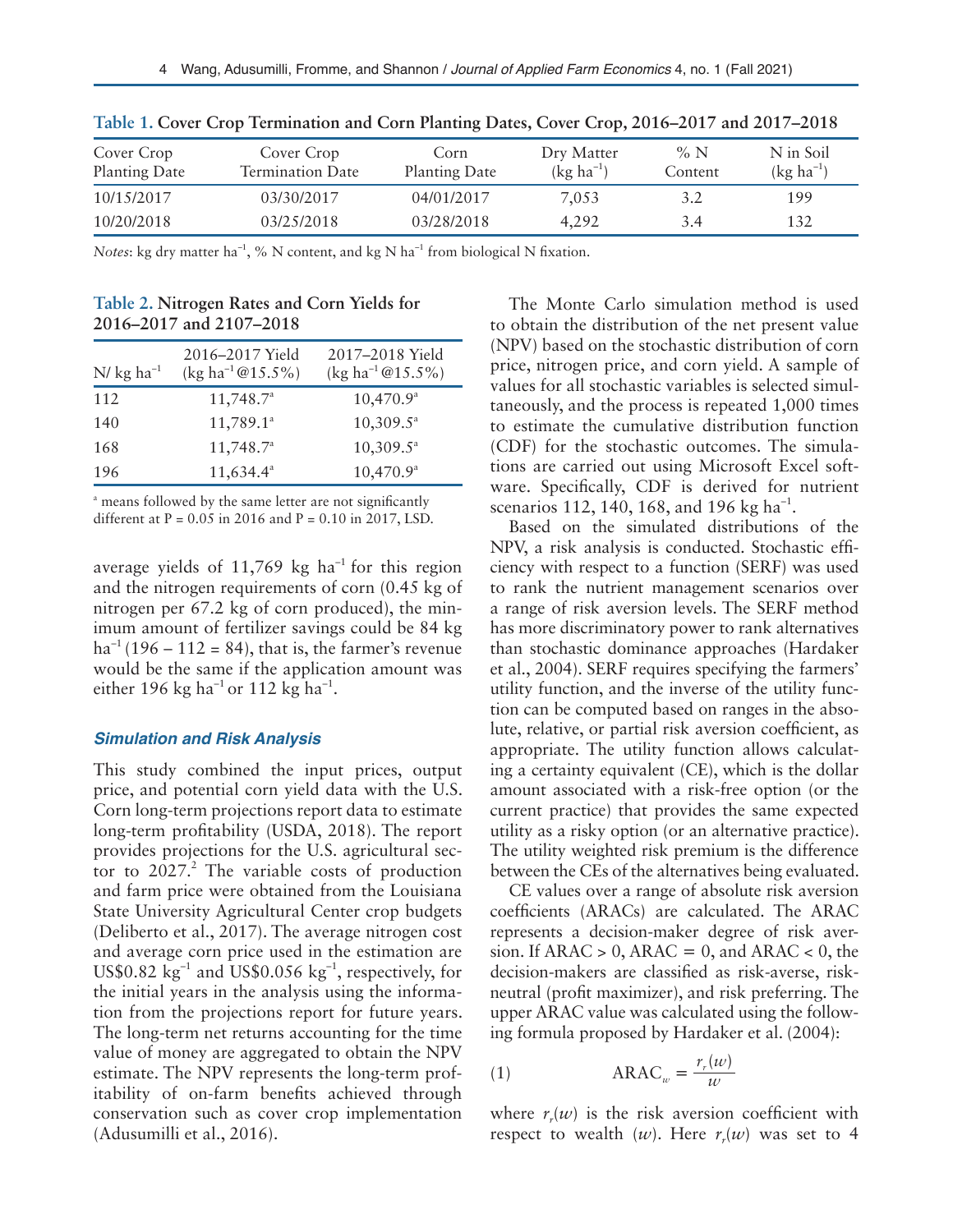(very risk-averse), as proposed by Anderson and Dillon (1992). Following Hardaker et al. (2004), we calculated appropriate ARAC by dividing the risk aversion coefficient with an overall average of wealth, which is the production enterprise's overall net returns, including any management practices. Given a negative exponential utility function as suggested in Hardaker et al. (2004), the estimated ARAC values (ranging from 0.00 to 0.0098) were used to derive CEs. The SERF analysis was conducted in SIMETAR (Richardson et al. 2003).

CE graphs were constructed to display ordinal rankings of nutrient management strategies across the specified range of ARAC values. Graphical presentation of SERF results facilitates the presentation of ordinal rankings for decision-makers with different risk attitudes. The nutrient strategy with the highest CE level at a given level of risk aversion is optimal because it maximizes utility. The differences in CE values between any two alternatives will give the utility weighted risk premium. The risk premium is the minimum amount of money an individual would need to justify a switch from a current production practice to another alternative. Risk premiums determine the confidence of a decision-maker in a preferred risky alternative (Mjelde & Cochran, 1988) and are estimated using the following formula:

(2) RP*A B*, , *ri* = − CE*A r*, , *i w* ^ ^ h h CE*B ri w*

where  $\text{CE}_{A,\textit{ri}(w)}$  and  $\text{CE}_{B,\textit{ri}(w)}$  are the certainty equivalents of alternatives *A* and *B*, respectively, at a given risk aversion level of  $r_{i(w)}$  and  $RP_{A,B,\pi i}$  is the resulting utility weighted risk premium.

#### **RESULTS**

Present values of future net returns, from on-farm demonstration plots, for the corn production system following a crimson clover cover crop, are estimated. The NPV estimates under four nutrient strategies are presented in Table 3. Under the conventional practice, that is, without accounting for the nitrogen supplied through cover crop use, at 196 kg ha<sup>-1</sup> of nitrogen fertilizer, the NPV is in the range of US\$289 to US\$459 ha<sup>-1</sup> with a mean value of US\$367 ha<sup>-1</sup>. On the other hand, the NPV estimates were in the range of US\$398 to US\$586  $ha^{-1}$  with a mean value of US\$467  $ha^{-1}$  when the N-supplied through cover crop use is largely

**Table 3. Simulated NPV, for Various Levels of N Fertilizer Application following Cover Crop Use, Estimated Using Mean Yield, Mean N Price (US\$0.82 kg–1), and Mean Corn Price (US\$0.056 kg–1)**

|          | Nitrogen Use ( $kg \text{ ha}^{-1}$ ) |     |     |     |  |
|----------|---------------------------------------|-----|-----|-----|--|
|          | 112                                   | 140 | 168 | 196 |  |
|          | $US$$ ha <sup>-1</sup>                |     |     |     |  |
| Mean     | 467                                   | 417 | 383 | 367 |  |
| St. Dev. | 51                                    | .51 | 48  | 42  |  |
| Minimum  | 398                                   | 329 | 292 | 289 |  |
| Maximum  | 586                                   | 532 | 489 | 459 |  |

*Notes*: 196 kg ha<sup>-1</sup> reflects not accounting for N supplied by cover crop; also reflects most risk-averse farmers; 112  $kg$  ha<sup>-1</sup> reflects accounting for N supplied by cover crop and conservative approach, slightly risk-averse farmers.

accounted  $(112 \text{ kg ha}^{-1})$ . Farmers' net return under the 196 kg ha $^{-1}$  nutrient strategy in a production year implies that this farmer did not account for (entirely ignored) the nitrogen supplied by the cover crop and applied fertilizer as usual. Net returns under the columns 112, 140, and 168 kg  $ha^{-1}$  represent accounting for N-availability and practicing good farming practices.<sup>3</sup> It is not unusual for farmers to have different nutrient strategies. Their argument often is that the increase in yield is not justified by the money spent on additional fertilizer. On the other hand, current seasonal effects also reflect production practice choice. A production year with greater than average rainfall is believed to wash away nutrients from the soil and would warrant an aggressive application the following production year. Thus, the agronomic component of the current research highlights the potential impacts of conservation on the ground, and the economic part evaluates the net returns of the practices.

The implementation of additional activities (planting and terminating cover crops) can add to the overall costs of production. Hence, the results below present long-term net return discounted to present value, NPV, where some of the production costs can be supplemented through a reduction in input use. It is not unreasonable to assume that farmers that have invested the time and money in conservation practice, cover crop in this case, are likely to account for the nutrient benefits provided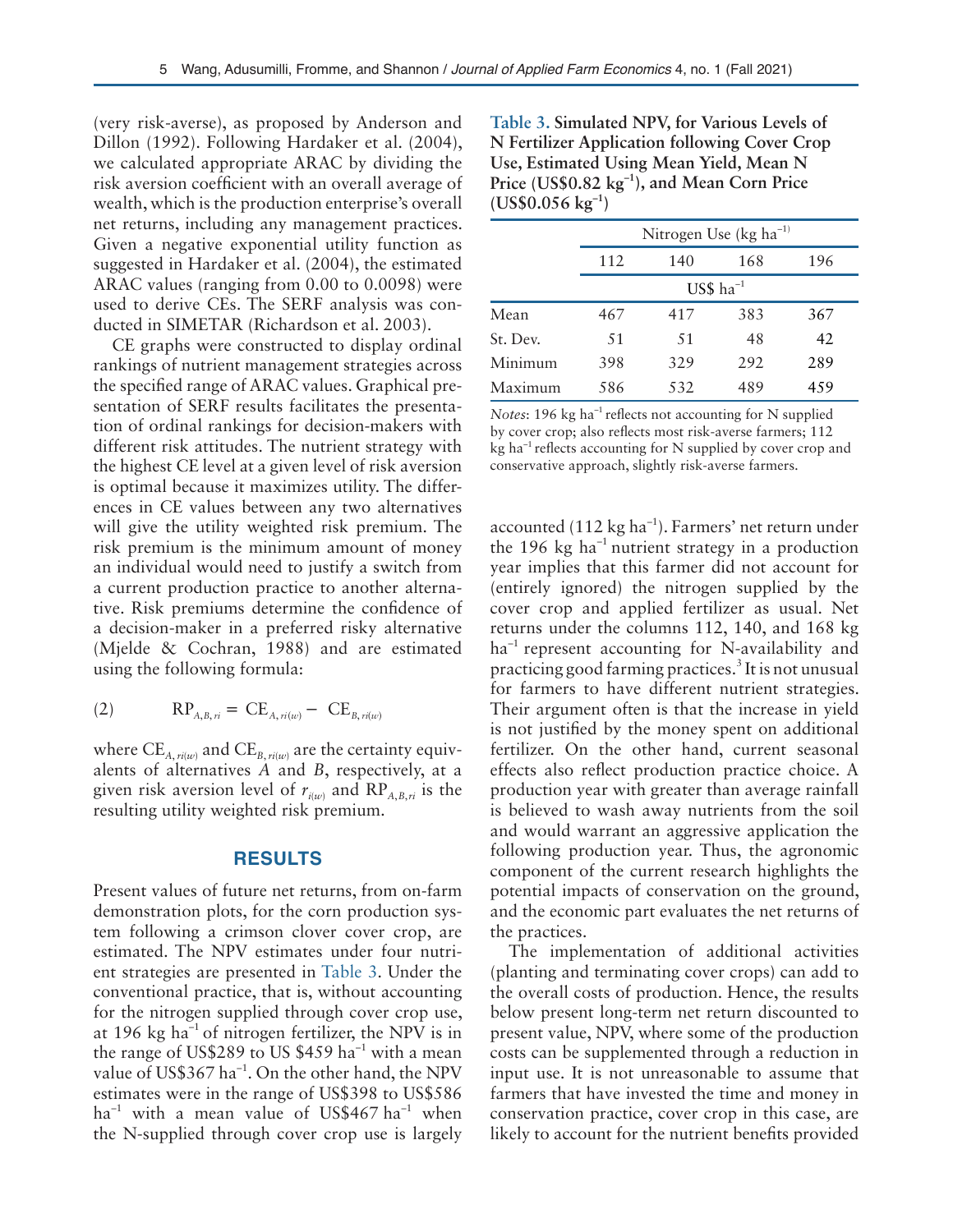

**Figure 1. CDF approximations of simulated net present values for nutrient strategies.** 

by the conservation practice, although some farmers express concerns over using less than required nitrogen use. They cite the potential loss of insurance coverage if deviating from recommended nitrogen fertilizer application amounts, impacting the progress of the crop to normal maturity.<sup>4</sup> The distributions of NPV, which allows us to examine scenarios accounting for the stochastic nature of the prices of inputs and output, are presented in Figure 1. Figure 1 shows the CDF approximations

of simulated NPVs. The CDFs show that largely accounting for N supplied by the cover crop is the dominant alternative.

Certainty equivalents and risk premiums are presented for the nutrient strategies in Table 4. At ARAC = 0, an individual is considered risk-neutral (an expected-profit-maximizing individual), and as ARAC becomes more positive, the individual is more risk-averse. CE values decrease slightly as individuals are more and more risk-averse; however, the decrease is not significantly different. The results indicate that the CE values within nutrient management strategies are significantly different among risk-neutral farmers and risk-averse farmers.

The results need careful understanding. Application of fertilizer by largely accounting for N supplied through the cover crop in this analysis is considered a less risky alternative as it is an efficient alternative. The 112, 140, and 168 kg  $ha^{-1}$  represent those alternatives. However, on the ground, the farmer might prefer applying a certain amount of fertilizer to minimize any unexpected yield losses. So, from the farmers' perspective, the most conservative alternative in the analysis, 112 kg  $ha^{-1}$ , is estimated as the preferred nutrient management strategy, which largely accounted for N availability from the use of the cover crop.

**Table 4. Certainty Equivalents and Risk Premiums for Each Nutrient Management Strategy under Various Absolute Risk Aversion Coefficients**

|                                | <b>Absolute Risk Aversion Coefficients</b>                                     |                  |                  |          |          |  |  |
|--------------------------------|--------------------------------------------------------------------------------|------------------|------------------|----------|----------|--|--|
| Nitrogen<br>use, kg ha $^{-1}$ | 0.00                                                                           | 0.0024           | 0.0049           | 0.0073   | 0.0098   |  |  |
|                                | Certainty Equivalents (US\$ $ha^{-1}$ )                                        |                  |                  |          |          |  |  |
| 140                            | 422                                                                            | 419              | 416              | 413      | 410      |  |  |
| 168                            | 384                                                                            | 381              | 378              | 375      | 372      |  |  |
| 196                            | 366                                                                            | 364              | 361              | 359      | 357      |  |  |
| 112                            | 467                                                                            | 464              | 461              | 458      | 455      |  |  |
|                                | Risk Premiums for Shifting to 112 kg ha <sup>-1</sup> (US\$ ha <sup>-1</sup> ) |                  |                  |          |          |  |  |
| 140                            | $-45$                                                                          | $-45$            | $-45$            | $-45$    | $-45$    |  |  |
| 168                            | $-83$                                                                          | $-83$            | $-83$            | $-83$    | $-83$    |  |  |
| 196                            | $-101$                                                                         | $-100$           | $-100$           | -99      | $-98$    |  |  |
| 112                            | $\theta$                                                                       | $\left( \right)$ | $\left( \right)$ | $\theta$ | $\theta$ |  |  |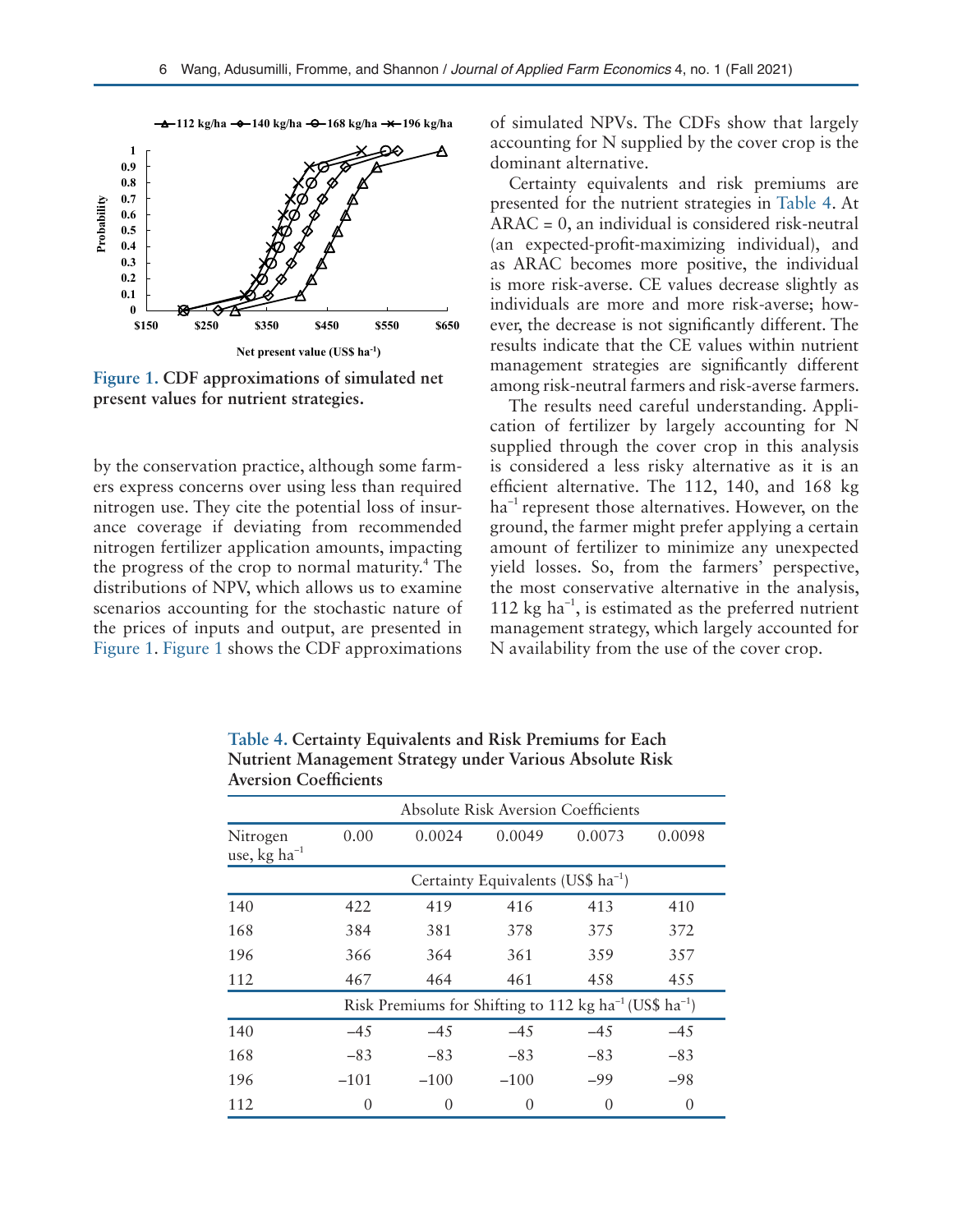As described before, the utility-weighted risk premium represents the minimum sure amount the farmer would need to be paid (or would pay) to move from the preferred (or less preferred) practice to the less preferred (or preferred) alternative at a specific risk aversion level. For an expectedprofit maximizer (risk-neutral farmer), the farmer would need to be paid US\$45  $ha^{-1}$  to move from a nutrient strategy of 112 kg  $ha^{-1}$  to one of 140 kg ha<sup>-1</sup>. Given that SERF accounts for all the advantages of the stochastic dominance methods, is more transparent, and has more discriminatory power in comparing alternatives, we are confident about our results. Even in the risk-averse group of farmers, a similar result is observed; however, the premium amount is the same. Specifically, those currently applying 112 kg ha<sup>-1</sup> would need to be paid US\$83  $ha^{-1}$  to move from their current practice to 168 kg  $ha^{-1}$ , and the premium amount does not change in the risk-averse group of farmers. Both these scenarios reflect those who would account for the N-availability in the soil provided by the cover crop use and adjust their nutrient application amounts in corn production. On the other hand, a risk-neutral farmer would need to be paid US\$101 ha<sup>-1</sup> to move from 112 kg ha<sup>-1</sup> to 198 kg ha<sup>-1</sup>. The amount decreases slightly for more risk-averse farmers in this case. Larson et al. (2001) are only one of the few studies that evaluated cover crop use and nutrient management strategies using a stochastic framework; however, they used the dominance approach but did not estimate risk premiums. Figure 2 displays the certainty equivalents for all four alternative nutrient strategies at each level of risk aversion from zero to 0.0098. As illustrated in Figure 2, the CEs for all nutrient strategies slightly decrease as the farmer becomes more risk-averse. The  $112$  kg ha<sup>-1</sup> nutrient strategy has the greatest CE for each ARAC level, which suggests that the 112 kg ha<sup>-1</sup> nutrient strategy is the dominant alternative, followed by 140 kg ha<sup>-1</sup>, 168 kg ha<sup>-1</sup>, and last by 140 kg ha<sup>-1</sup>.

The premiums present the farmers' willingness to pay (or accept) to move to a preferred (or less preferred) strategy. The premiums can serve as an important policy discussion item. Conservation incentives through NRCS are provided for the implementation of practices to mitigate soil and nutrient losses from agricultural lands. The premiums estimated indicate incentives necessary to



**Figure 2. Certainty equivalents (US\$ ha–1) for corn production following cover crop and nutrient strategy, estimated using SERF framework over absolute risk aversion range of 0.00 to 0.008.** *Note:* **Graph legend should be read as N@196 kg ha–1 represents nitrogen application at the rate of 196 kg ha–1.**

initiate a change in practice implementation. In addition, considering that farmers are not homogenous in their practices as well as their perceptions of risk and uncertainty, the premiums can be used to design (redesign) programs that offer cost-share assistance to farmers implementing conservation practices. Although the program was designed to encourage conservation stewardship behavior, it could be improved by accounting for heterogeneity among farmers.

### **CONCLUSION**

The analysis presents the decision-maker with alternatives that provide an overall evaluation of farm profitability under four different nitrogen strategies following cover crop use. The analysis shows, using field data, that there is potential to inform farmers to optimize nutrient strategies and make operational changes that reduce costs and increase overall farm profits compared to a no conservation strategy. The study, while estimating net returns, accounts for planting and management costs of cover crops.

The estimated net returns and CEs suggested that nutrient strategies that largely account for N supplied by cover crop or available in the soil (i.e., 112, 140, and 168 kg  $ha^{-1}$ ) are more efficient than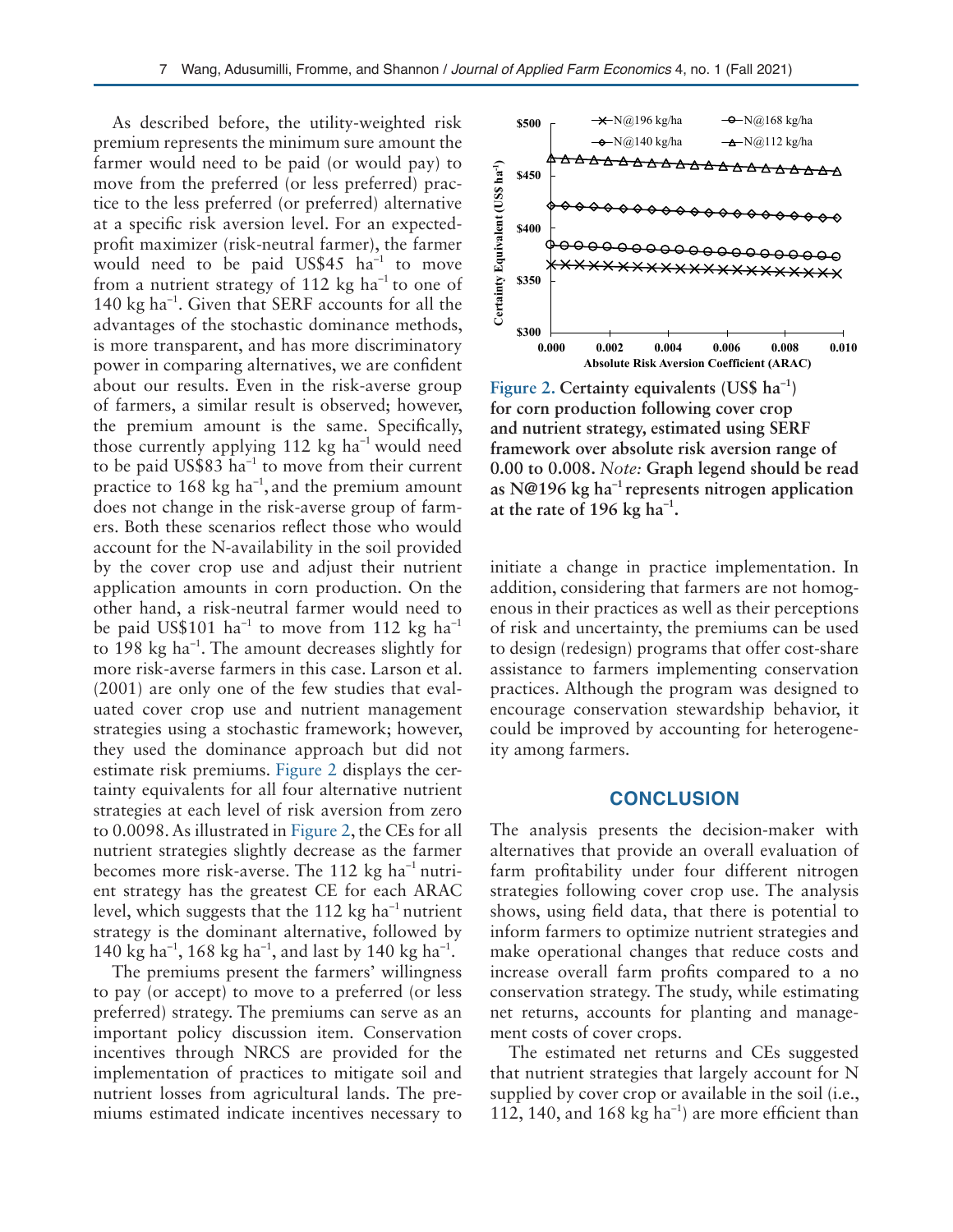the strategy that entirely ignores the N-availability supplemented through the cover crop (i.e., 198 kg  $ha^{-1}$ ). Benefits, not quantified in the NPV analysis presented here, from nutrient reduction can reach beyond farm boundaries. As a result, reduction in nitrogen use that does not significantly lower yields and overall farm profits aligns with the riskaverse nature of the farmer, contributing toward achieving conservation goals.

The utility weighted risk premiums are estimated using the SERF framework to account for the heterogeneous nature of farmers in implementing conservation practices. The results presented indicate farmers' confidence in nutrient strategies and the minimum amount of cost-share assistance needed to initiate a change in nutrient use practices. In addition, as conservation dollars play a crucial role in initiating conservation practice implementation (Adusumilli et al., 2014), it is essential to evaluate and provide guidance on incentive amounts that can result in higher participation in such programs. Moreover, using farmlevel data to aid in such decision-making can offer more reliability in the estimates. There might be several reasons for some farmers to adopt certain practices more than other practices. This analysis can provide a view of the performance of cover crops within cropping niches, from a farm profitability and risk-behavior standpoint, accounting for idiosyncrasies as well as the stochastic nature of the markets and associated variables.

# **ACKNOWLEDGMENTS**

This research was partially funded by the USDA National Institute of Food and Agriculture, [Hatch] project [1006209] and the Louisiana Soybean and Grain Research and Promotion Board The authors would like to thank the agencies for their support. The usual caveats with respect to views apply.

# **NOTES**

1. Land retirement programs require certain agricultural lands to be taken out of agricultural production and placed into a conservation-oriented use. Working land programs allow private land to remain in production, while implementing various conservation practices to address natural resource concerns specific to the area.

2. The long-term projections cover agricultural commodities, agricultural trade, and aggregate indicators of the sector. The projections are based on specific assumptions about macroeconomic conditions, policy, weather, and international developments. The projections are one representative scenario for the agricultural sector for the next decade and reflect a composite of model results and judgment-based analyses.

3. The 2018 Farm Bill clarifies that cover crop practices are to be considered a good farming practice if terminated according to USDA guidelines.

4. After the passage of the 2018 Farm Bill, the USDA removed barriers to cover cropping and helped alleviate some of the concerns farmers have with cover crops.

# **REFERENCES**

- Adusumilli, N., Davis, S., & Fromme, D. (2016). Economic evaluation of using surge valves in furrow irrigation of row crops in Louisiana: A net present value approach. *Agricultural Water Management, 174*, 61–65.
- Adusumilli, N., Lee, T., Rister, M. E., & Lacewell, R. D. (2014). The economics of mitigation of water pollution externalities from biomass production for energy. *Resources, 3*(4), 721–733.
- Anderson, J. R., & Dillon, J. L. (1992). *Risk analysis in dryland farming systems.* No. 2. Food and Agriculture Organization.
- Archer, D. W., & Reicosky, D. C. (2009). Economic performance of alternative tillage systems in the northern Corn Belt. *Agronomy Journal, 101*(2), 296–304.
- Bauer, P. J., Camberato, J. J., & Roach, S. H. (1993). Cotton yield and fiber quality response to green manures and nitrogen. *Agronomy Journal, 85*(5), 1019–1023.
- Boquet, D., Hutchinson, R., Thomas, W., & Brown, R. (1997). Tillage and cover crops affect cotton growth and yield and soil organic matter. In *Proceedings of the 20th Annual Southern Conservation Tillage Conference for Sustainable Agriculture*, Gainesville, FL, June 24–26.
- Deliberto, M. A., Salassi, M. E., & Hilbun, B. M. (2017). *Projected costs and returns crop enterprise budgets for soybean production in Louisiana, 2017*. Louisiana State University Agricultural Center.
- Ebelhar, S., Frye, W., & Blevins, R. (1984). Nitrogen from legume cover crops for no-tillage corn. *Agronomy Journal, 76*(1), 51–55.
- Fageria, N., Baligar, V., & Bailey, B. (2005). Role of cover crops in improving soil and row crop productivity. *Communications in Soil Science and Plant Analysis, 36*(19–20), 2733–2757.